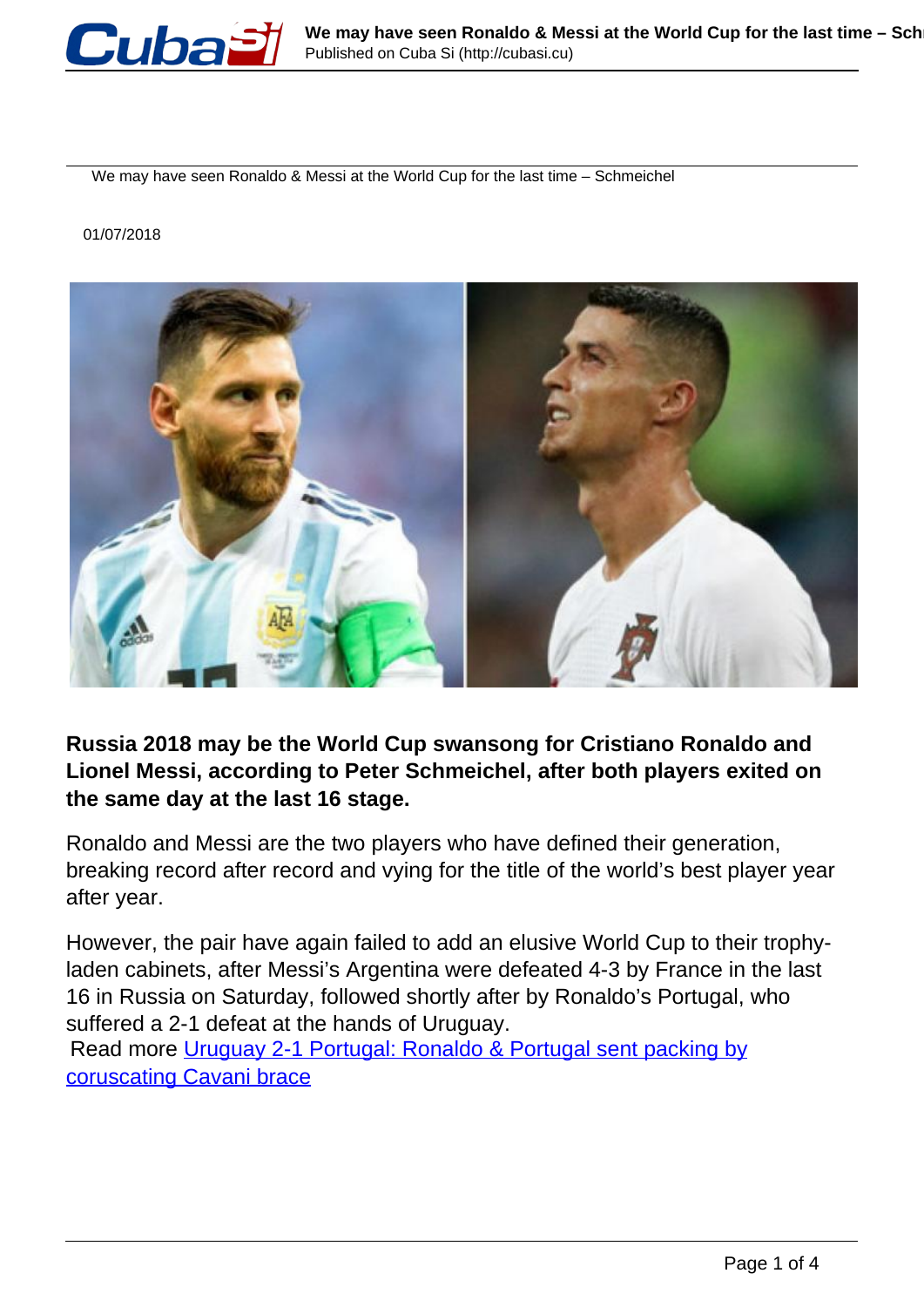



Goalkeeping great Peter Schmeichel, who is an RT World Cup guest host, says both players looked jaded judging by their performances in the last 16 – and raised doubts over whether fans would ever see the pair on football's biggest stage again.

"We're now speculating, was this the last time we saw Ronaldo and Messi at the World Cup?" Schmeichel asked.

"By the look of their performances today, they looked tired. Ronaldo's looked OK [at the World Cup], but I don't think Messi has."

Ronaldo is 33, and while he says he feels like a 23-year-old, even his obsessive desire to succeed and meticulous approach to staying in shape will not dispel doubts as to whether he appears at Qatar in four years' time. Messi is two years younger than his great rival, having turned 31 during this World Cup, but doubts will be even more fervent over his international future after such a bitterly disappointing campaign in which he scored a solitary goal and cut such a peripheral figure in Argentina's defeat to France.

Ronaldo's World Cup exit is down in large part to the talents of Uruguayan strike duo Luis Suarez and Edison Cavani – the latter of whom scored a stunning double in Sochi.

READ MORE: France 4-3 Argentina: Mbappe fires Les Blues into World Cup quarter-finals as Messi crashes out

Schmeichel was full of praise for an attacking duo he had warned about before the game.

"Cavani was brilliant, he got injured which is a bit of a worry, but he didn't look to be in too much discomfort, but it's a worry."

"He's very important to Uruguay… There's no doubt about the quality of Suarez, but for me Cavani is the big star for the team."

The attacking pair linked up perfectly for Uruguay's open, which saw Cavani send a sweeping cross-field ball to Suarez, before sprinting half the length of the pitch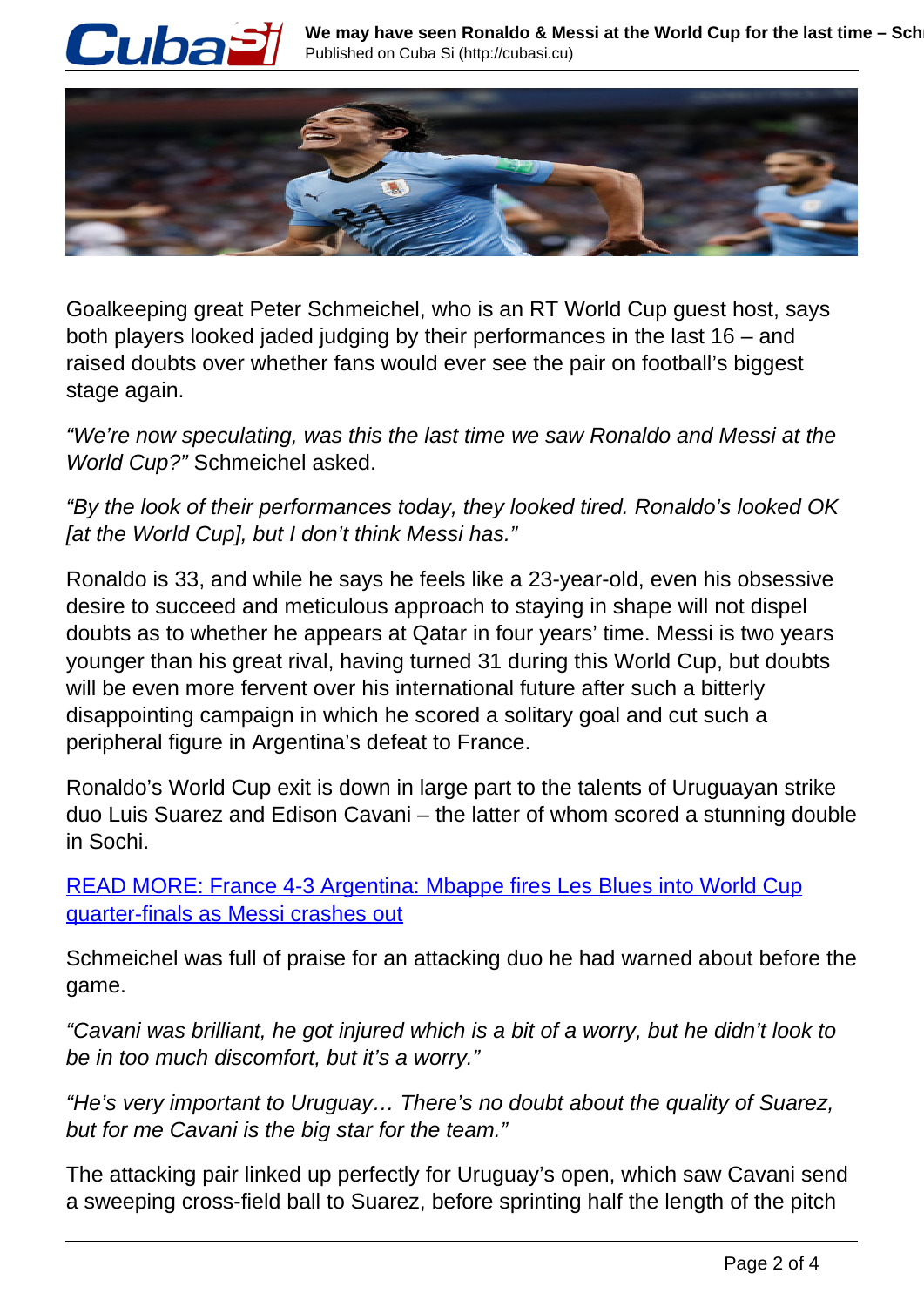## to turn the return ball home.

Cuba

Read more Heading home: Cristiano Ronaldo joins Lionel Messi in World Cup heartbreak

"This is a perfect ball in, to a striker who's very good in the heading department, and he doesn't miss from there," said Schmeichel.

Portugal showed more urgency after going behind, equalizing through Pepe in the second half, although Schmeichel said the game saw the best and worst of the former Real Madrid defender.

"Pepe slipped in with a really good header," Schmeichel said of the defender's 55th-minute goal, before finding fault with the 35-year-old for the goal which saw Uruguay re-take the lead.

"But when you have someone like Pepe in the team, he pops up and scores goals, but he also makes stupid decisions in the game.

"For the second goal he made stupid decision to try and win a header, when he should have stayed back, but he left so much space for Cavani."

Cavani used that space well, curling home from the edge of the box for what proved the winner.

Former Denmark and Manchester United 'keeper Schmeichel said experienced Portuguese stopper Rui Patricio could have done better.

"It is a great finish, but when you are facing a situation like that as a goalkeeper, you need to be a little bit further out of the goal. Rui Patricio was on the line, and also he got a bit carried away, he was a bit too far to the right.

"It's nearly in the center of the goal… it's a quality finish from a great striker… but you always have to question these players, he could have done a bit better."

READ MORE: Ronaldo flashes legs, internet goes into meme frenzy

Uruguay closed out the game for the win, with the closing stages to what could be Ronaldo's World Cup swansong not showing the best from a man who has scored four goals at Russia 2018 – including a stunning hat-trick in Sochi in the opening game against Spain.

"After that there was nothing in Portugal… Ronaldo huffed and puffed, but there was nothing really in that," Schmeichel said of the closing stages against Uruguay.

With that, Ronaldo's World Cup in Russia was over as he departed football's greatest stage along with his greatest rival.